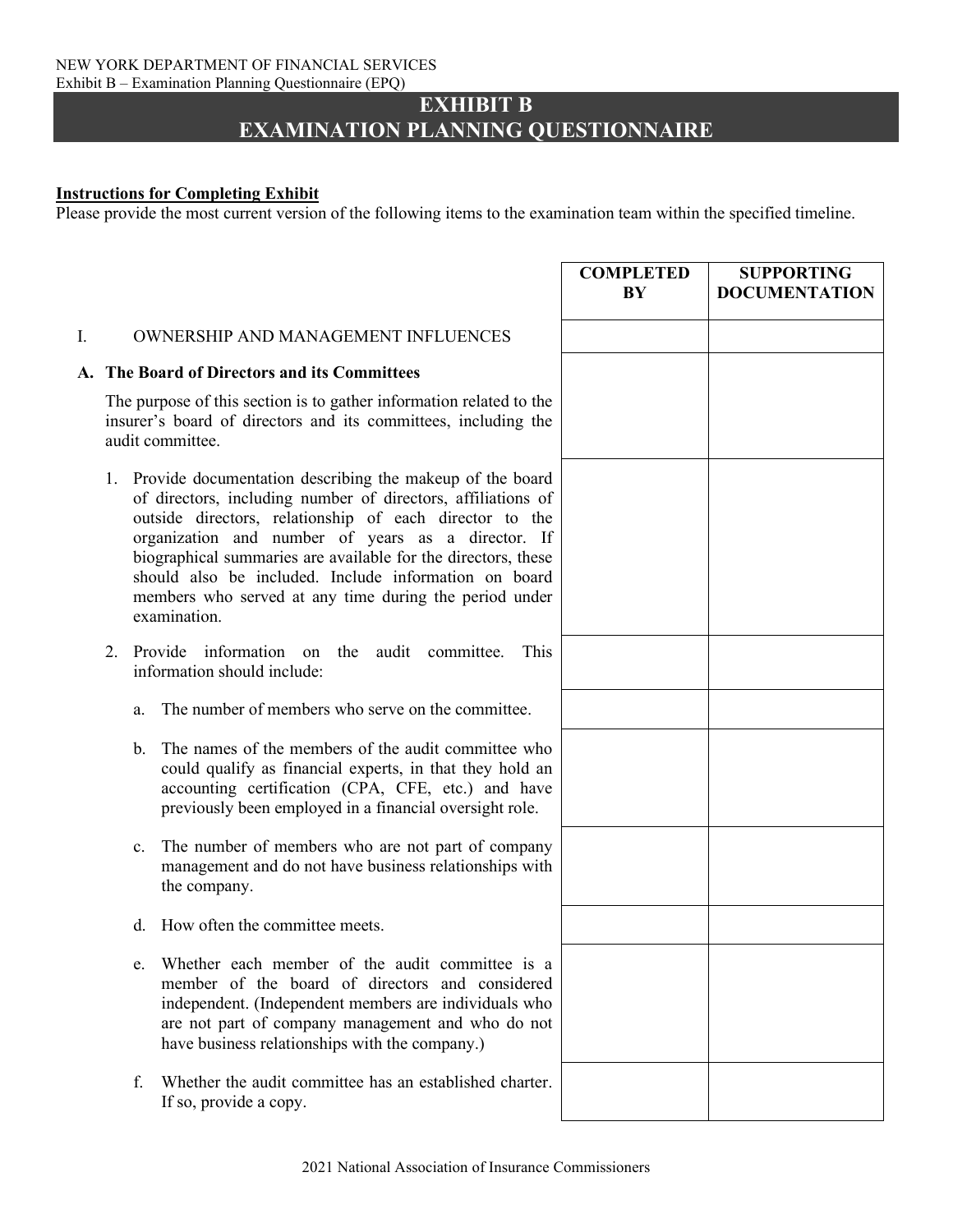|    |                                                                                                                                                                                                                                                                                                                          | <b>COMPLETED</b><br>BY | <b>SUPPORTING</b><br><b>DOCUMENTATION</b> |
|----|--------------------------------------------------------------------------------------------------------------------------------------------------------------------------------------------------------------------------------------------------------------------------------------------------------------------------|------------------------|-------------------------------------------|
|    | Whether minutes of meetings are prepared and retained.<br>g.                                                                                                                                                                                                                                                             |                        |                                           |
|    | 3. Provide the excerpt from the articles of incorporation and<br>bylaws that provides a description of the duties assigned and<br>performed by the board of directors, its audit committee and<br>any other committees of the board. Include a current list of<br>committees and the members as of the examination date. |                        |                                           |
|    | 4. Provide an inventory of policies promulgated (and in effect<br>as of the examination date) by the board and its committees<br>for oversight of the insurer, and describe how compliance<br>with these policies is reported on by management.                                                                          |                        |                                           |
| 5. | Describe the following board activities, and provide<br>supporting documentation:                                                                                                                                                                                                                                        |                        |                                           |
|    | How does the board monitor professional ethics and<br>a.<br>independence from issuers of audit reports?                                                                                                                                                                                                                  |                        |                                           |
|    | How does the board consult with external auditing firms<br>$\mathbf{b}$ .<br>on accounting and auditing questions?                                                                                                                                                                                                       |                        |                                           |
|    | c. How does the board supervise audit work (internal and<br>external)?                                                                                                                                                                                                                                                   |                        |                                           |
|    | d. How is the board involved with the oversight of the<br>hiring, professional development and advancement of<br>personnel?                                                                                                                                                                                              |                        |                                           |
|    | To what extent is the board responsible for the<br>e.<br>acceptance and continuation of audit engagements?                                                                                                                                                                                                               |                        |                                           |
|    | 6. Describe the following audit committee activities and<br>provide supporting documentation:                                                                                                                                                                                                                            |                        |                                           |
|    | To what extent is the committee responsible for<br>a.<br>approving all audit and non-audit services provided by<br>the company's issuer of audit reports?                                                                                                                                                                |                        |                                           |
|    | b. To what extent is the committee responsible for<br>establishing procedures for the receipt, retention and<br>treatment of complaints received by the company<br>regarding accounting, internal controls or auditing<br>matters?                                                                                       |                        |                                           |
|    | To what extent is the committee responsible for<br>c.<br>establishing procedures for the confidential, anonymous<br>submission by employees of concerns regarding<br>questionable accounting or auditing matters?                                                                                                        |                        |                                           |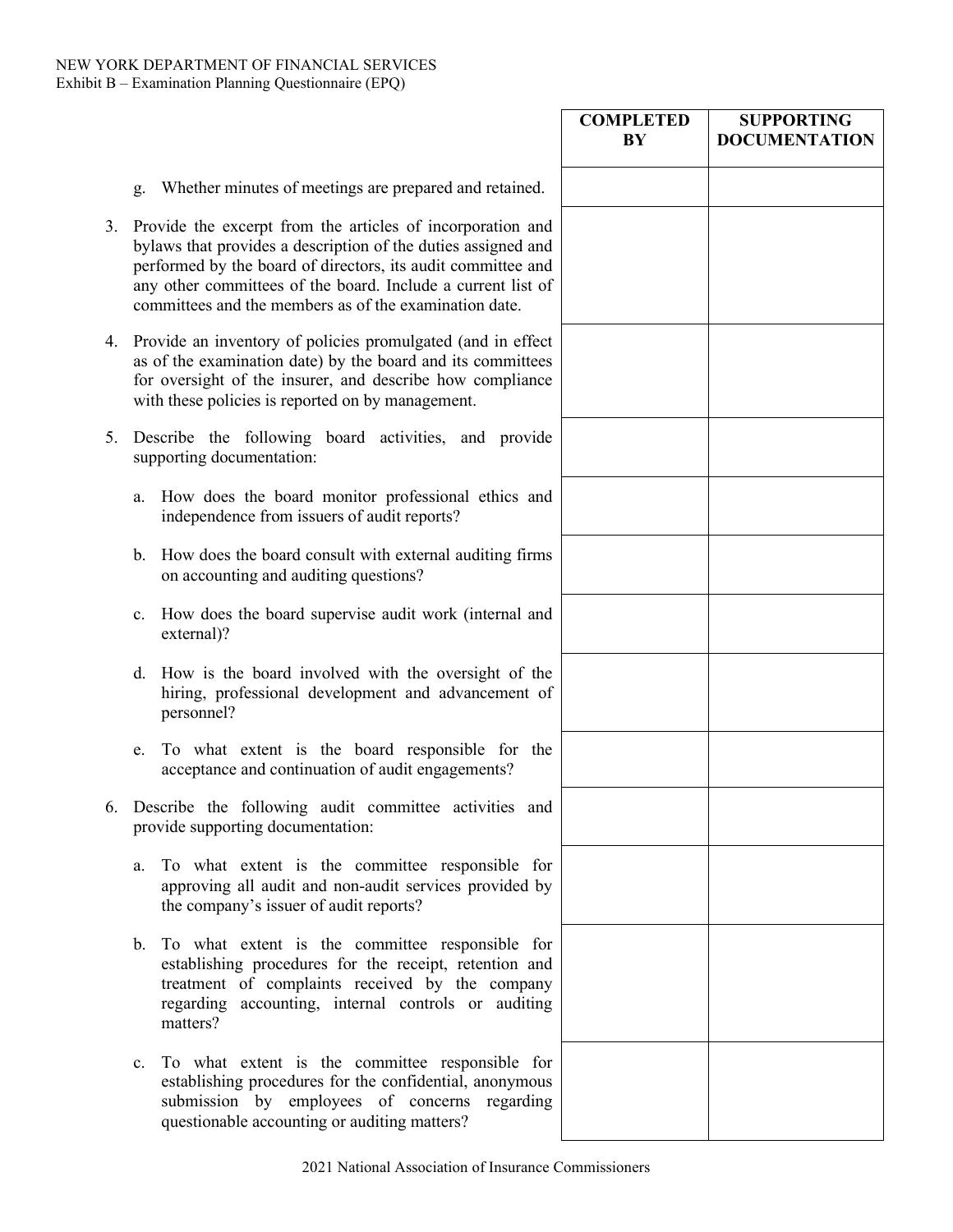|    |             |                                                                                                                                                                                                                                                                                                                                                                   | <b>COMPLETED</b><br>BY | <b>SUPPORTING</b><br><b>DOCUMENTATION</b> |
|----|-------------|-------------------------------------------------------------------------------------------------------------------------------------------------------------------------------------------------------------------------------------------------------------------------------------------------------------------------------------------------------------------|------------------------|-------------------------------------------|
|    | d.          | Which member(s) of the committee is a financial expert?                                                                                                                                                                                                                                                                                                           |                        |                                           |
|    |             | <b>B.</b> Corporate Planning                                                                                                                                                                                                                                                                                                                                      |                        |                                           |
|    |             | 1. Advise whether the company has developed a long-term<br>strategic plan. Summarize the company's business strategy,<br>if applicable, and provide the following information:                                                                                                                                                                                    |                        |                                           |
|    | a.          | How often are the strategic and business plans reviewed<br>and updated?                                                                                                                                                                                                                                                                                           |                        |                                           |
|    |             | b. How does management obtain and use information to<br>stay abreast of changes in the competitive, technological<br>and regulatory environments? What resources are used?                                                                                                                                                                                        |                        |                                           |
|    | $c_{\cdot}$ | What is the scope of the established compliance and<br>ethics program and how does it integrate with the<br>company's overall business strategy?                                                                                                                                                                                                                  |                        |                                           |
|    | d.          | How is the strategic plan affected by the company's risk<br>management practices?                                                                                                                                                                                                                                                                                 |                        |                                           |
|    |             | $\mathbf{i}$ .<br>How are risks accumulated and addressed?                                                                                                                                                                                                                                                                                                        |                        |                                           |
|    |             | Does the company have an impact of climate change<br>11.<br>risk strategy? Have any risks been identified related<br>to the impact of climate change risk and, if so, what<br>are they and how are these risks incorporated into<br>the company's overall business strategy?                                                                                      |                        |                                           |
|    |             | C. Use of Specialists                                                                                                                                                                                                                                                                                                                                             |                        |                                           |
|    |             | 1. List any key consultants (e.g., actuarial specialist,<br>investment manager, etc.) whose services were used during<br>the examination period. State the specialist's relationship, if<br>any, to the company, and the applicable reporting structure<br>(i.e., to whom the specialists' reports are provided, to whom<br>the specialist(s) have access, etc.). |                        |                                           |
|    | D. Culture  |                                                                                                                                                                                                                                                                                                                                                                   |                        |                                           |
|    |             | 1. Provide the company's formal mission statement, noting the<br>elements regarding compliance, ethics and values.                                                                                                                                                                                                                                                |                        |                                           |
| 2. |             | How does the board and management set the "tone at the<br>top" and communicate compliance, ethics, values, mission<br>and vision?                                                                                                                                                                                                                                 |                        |                                           |
| 3. |             | Discuss how employees and other stakeholders understand<br>that the organization is serious about its compliance and<br>ethics responsibility.                                                                                                                                                                                                                    |                        |                                           |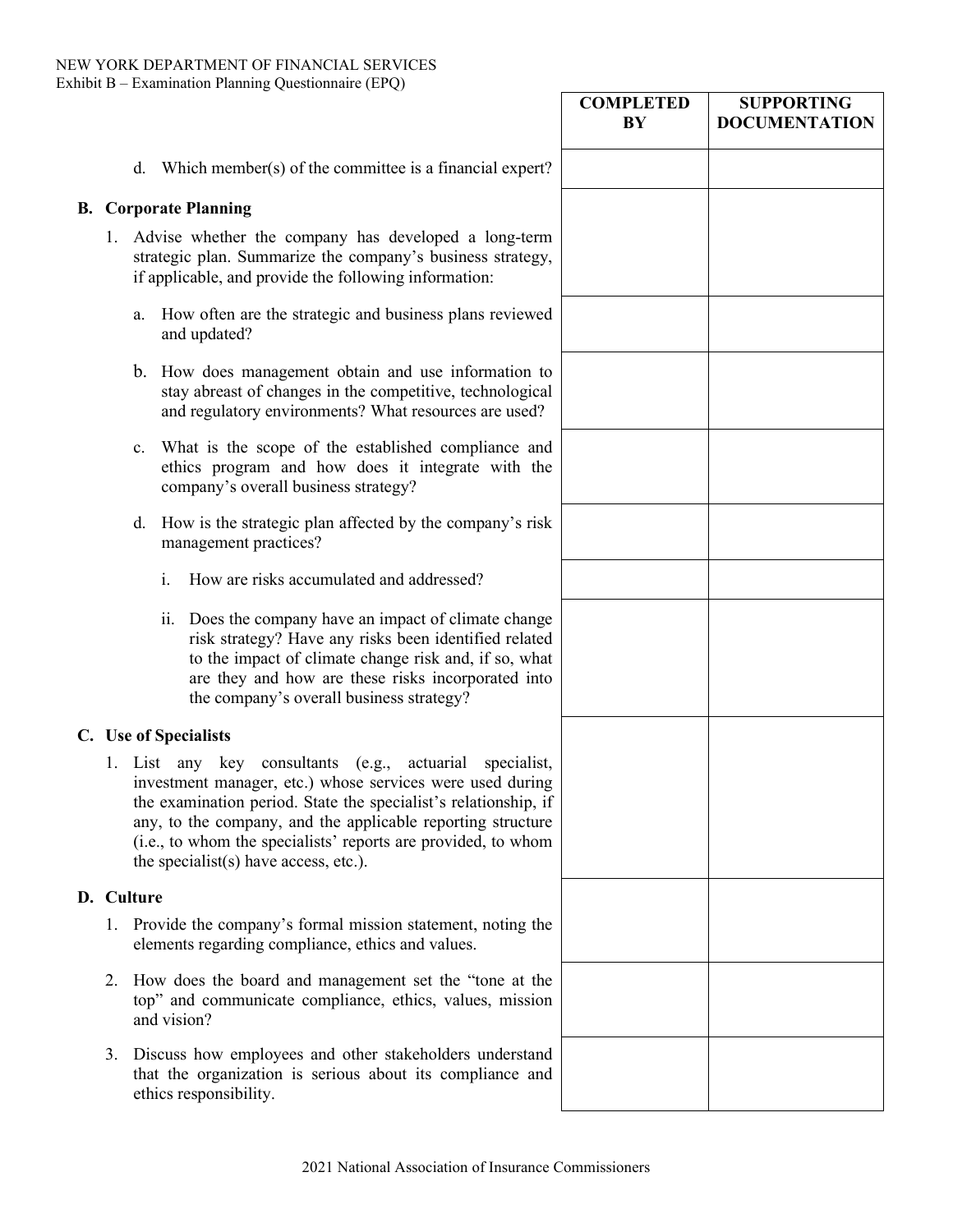# **COMPLETED BY SUPPORTING DOCUMENTATION** II. ORGANIZATION AND PERSONNEL PRACTICES **A. Organization**  1. Provide details of the company structure, including: a. To the extent the corporate structure chart (by legal/business unit) has changed since the last annual statement filing, please provide the latest structure chart available. b. Personnel organization chart. c. Organizational chart detailing the structure of key business activities, including the individuals responsible for each activity, areas of responsibility and lines of reporting and communication. d. A list of critical management and operating committees and their members. 2. Provide a copy of the formal conflict of interest policy. Provide information on the following elements regarding the conflict of interest policy: a. Does the conflict of interest policy require periodic declarations by officers, directors and key employees? b. Describe the system used to monitor compliance with the conflict of interest policy. c. What position in the organization provides oversight and leadership in the compliance/ethics function, and where does this position fall in the organization chart? 3. Does the company have a written corporate governance framework? If so, describe how the corporate governance framework meets factors a–h below. (Note that similar to Section I.B above, if the examiner has access to the CGAD, this question may be removed from the questionnaire prior to providing to the company for completion.) a. Approved and overseen by the board of directors. b. Implemented and monitored by executive management. c. Aimed at the identification and fulfillment of sound ethical, strategic and financial objectives. d. Supported by business planning and resource allocation.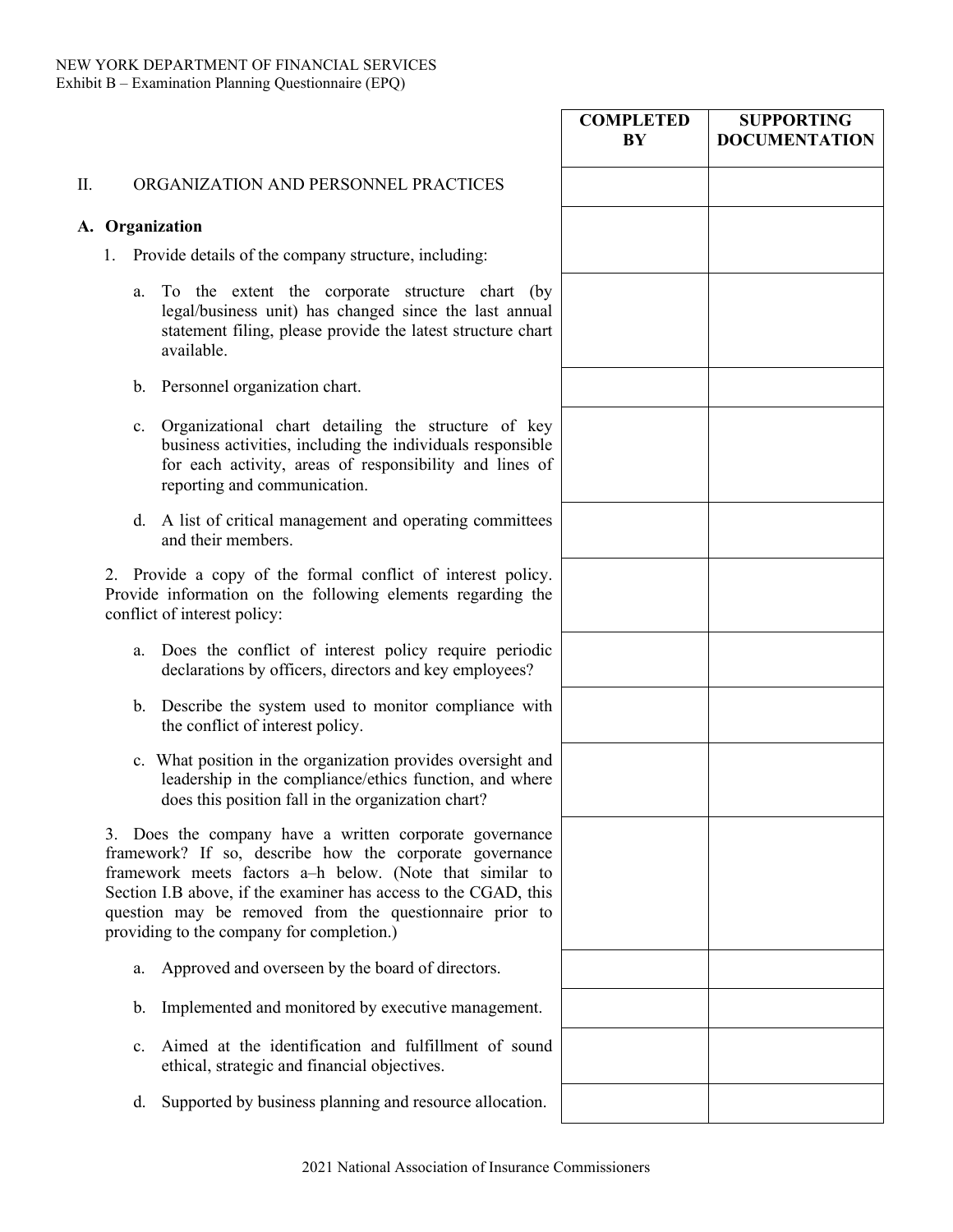|                     |                                                                                                                                                                                       | <b>COMPLETED</b><br>$\mathbf{B}\mathbf{Y}$ | <b>SUPPORTING</b><br><b>DOCUMENTATION</b> |
|---------------------|---------------------------------------------------------------------------------------------------------------------------------------------------------------------------------------|--------------------------------------------|-------------------------------------------|
| e.                  | Built by reliable business planning and proactive<br>resource allocation.                                                                                                             |                                            |                                           |
| f.                  | Reinforced by firm adherence to sound principles of<br>segregation of duties.                                                                                                         |                                            |                                           |
| g.                  | Independent in the assessment of these programs. Is the<br>assessment of these programs performed by the internal<br>audit and/or by the independent certified public<br>accountants? |                                            |                                           |
|                     | h. Objective in reporting of findings to the board or<br>appropriate committees thereof.                                                                                              |                                            |                                           |
| <b>B.</b> Personnel |                                                                                                                                                                                       |                                            |                                           |
|                     | 1. Describe the investigation of backgrounds and references<br>during the recruitment and selection process for new employees<br>in the administrative and financial areas.           |                                            |                                           |
|                     | 2. Describe any significant turnover in management.                                                                                                                                   |                                            |                                           |
| provide:            | 3. For each member of the company's key management, please                                                                                                                            |                                            |                                           |
| a.                  | The member's length of service with the company, as<br>well as length of service in his/her current position.                                                                         |                                            |                                           |
| b.                  | The member's specific industry experience.                                                                                                                                            |                                            |                                           |
| c.                  | The member's biographical information.                                                                                                                                                |                                            |                                           |
| 4.                  | How are personnel policies—including hiring, evaluation<br>and termination—documented and communicated to employees?                                                                  |                                            |                                           |
|                     | 5. Are employees who handle cash, securities, and other<br>valuable assets bonded? List those covered, the amount of<br>coverage and deductible.                                      |                                            |                                           |
|                     | 6. Are any related persons employed within the company? If<br>yes, provide their names, job titles and relationship.                                                                  |                                            |                                           |
|                     | 7. To what extent is rotation of duties enforced by mandatory<br>vacations? Explain.                                                                                                  |                                            |                                           |
| 8.                  | To what extent is job performance periodically evaluated<br>and reviewed with each employee?                                                                                          |                                            |                                           |
| 9.                  | To what extent are there formal training programs for<br>administrative and financial personnel? Provide documentation<br>describing the training provided.                           |                                            |                                           |
|                     | 10. Describe the organization structure of your compliance and                                                                                                                        |                                            |                                           |
|                     |                                                                                                                                                                                       |                                            |                                           |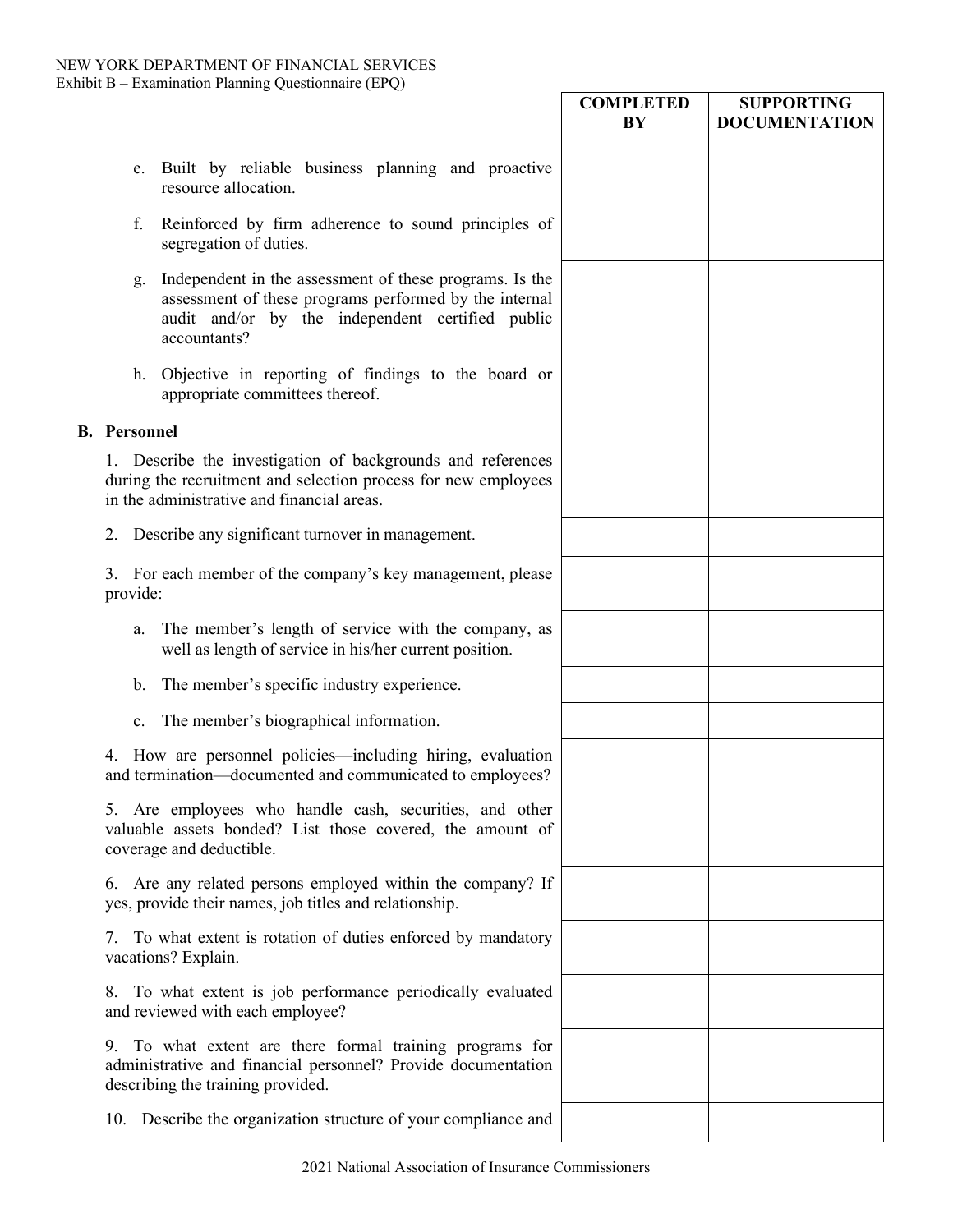|                                                                                                                                                                                                                                                                                    | <b>COMPLETED</b><br>BY | <b>SUPPORTING</b><br><b>DOCUMENTATION</b> |
|------------------------------------------------------------------------------------------------------------------------------------------------------------------------------------------------------------------------------------------------------------------------------------|------------------------|-------------------------------------------|
| ethics management team.                                                                                                                                                                                                                                                            |                        |                                           |
| 11. How often, and by what methods, does management<br>communicate the mission and vision of the compliance and<br>ethics program to employees and other stakeholders?                                                                                                             |                        |                                           |
| INTERNAL AUDIT ACTIVITIES AND INTERNAL<br>Ш.<br><b>CONTROLS</b>                                                                                                                                                                                                                    |                        |                                           |
| A. Use of Internal Audit Departments                                                                                                                                                                                                                                               |                        |                                           |
| 1. To what extent are internal audit departments used?                                                                                                                                                                                                                             |                        |                                           |
| 2. Is the scope of internal audit activities planned in advance<br>with senior management, the board of directors or the audit<br>committee? If so, which? If activities are planned with senior<br>management, describe how the internal audit department remains<br>independent. |                        |                                           |
| 3. To what extent do internal auditors prepare and follow<br>written audit programs? How do these programs:                                                                                                                                                                        |                        |                                           |
| Provide objective, independent reviews and evaluations<br>a.<br>of insurer activities, internal controls and management<br>information systems?                                                                                                                                    |                        |                                           |
| b. Help maintain or improve the effectiveness of insurer<br>risk management processes, controls and corporate<br>governance?                                                                                                                                                       |                        |                                           |
| c. Provide reasonable assurance about the accuracy and<br>timeliness with which transactions are recorded and the<br>accuracy and completeness of financial regulatory<br>reports?                                                                                                 |                        |                                           |
| Provide documentation describing the normal duties of the<br>4.<br>internal auditors, including the extent of financial audits and<br>operational audits. Include the following information:                                                                                       |                        |                                           |
| Size and organization of the staff (including ratio of<br>a.<br>supervisors to staff).                                                                                                                                                                                             |                        |                                           |
| Prior experience of staff members.<br>b.                                                                                                                                                                                                                                           |                        |                                           |
| Number of CPAs and CFAs.<br>c.                                                                                                                                                                                                                                                     |                        |                                           |
| Scope restrictions. If any, consider internal auditors'<br>d.<br>independence from management.                                                                                                                                                                                     |                        |                                           |
| Do internal auditors have direct access to:<br>5.                                                                                                                                                                                                                                  |                        |                                           |
| Senior management?<br>a.                                                                                                                                                                                                                                                           |                        |                                           |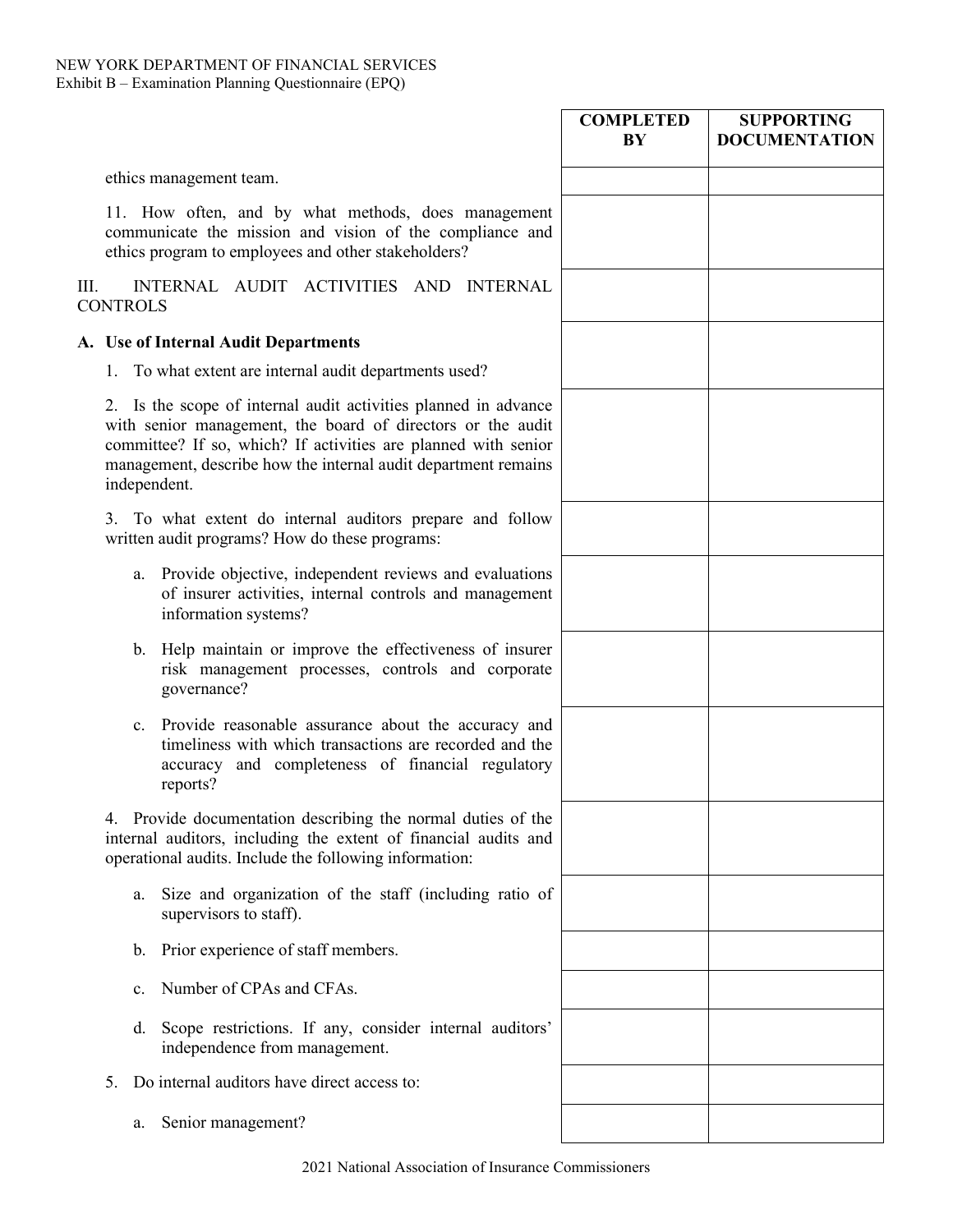### NEW YORK DEPARTMENT OF FINANCIAL SERVICES Exhibit B – Examination Planning Questionnaire (EPQ)

|                                                                                                                                                                                             | <b>COMPLETED</b><br>BY | <b>SUPPORTING</b><br><b>DOCUMENTATION</b> |
|---------------------------------------------------------------------------------------------------------------------------------------------------------------------------------------------|------------------------|-------------------------------------------|
| b. Board of directors?                                                                                                                                                                      |                        |                                           |
| Audit committee?<br>$c_{\cdot}$                                                                                                                                                             |                        |                                           |
| d. Appropriate executives?                                                                                                                                                                  |                        |                                           |
| 6. How are responses to internal audit recommendations<br>communicated and documented?                                                                                                      |                        |                                           |
| implementation<br>7. How<br>the<br>of<br>internal<br>is<br>audit<br>recommendations monitored?                                                                                              |                        |                                           |
| 8. Are there training programs for internal auditors? Describe<br>the training programs available for internal auditors, as well as<br>any established continuing educational requirements. |                        |                                           |
| 9. Are any internal auditors or members of their families<br>related to other employees? If so, explain.                                                                                    |                        |                                           |
| MONITORING PROCEDURES<br>IV.                                                                                                                                                                |                        |                                           |
| A. Budgets                                                                                                                                                                                  |                        |                                           |
| 1. Does management develop an annual budget and financial<br>plan based on corporate goals and objectives? If so, please<br>provide.                                                        |                        |                                           |
| 2. How are budget expectations communicated to those<br>affected?                                                                                                                           |                        |                                           |
| 3. Are estimates included in financial data and statements<br>reviewed by knowledgeable persons independent of the<br>estimation process? If yes, who performs this review?                 |                        |                                           |
| a. Are the entries supported by explanation and/or<br>documentation?                                                                                                                        |                        |                                           |
| 4. How is financial performance and the status of the<br>company's financial condition periodically reviewed and/or<br>compared to the budget and prior year?                               |                        |                                           |
| a. Are variances between budget and actual results<br>explained by management?                                                                                                              |                        |                                           |
| b. Are variances between prior and current year explained<br>by management?                                                                                                                 |                        |                                           |
| How often are these analyses performed?<br>c.                                                                                                                                               |                        |                                           |
| To what extent do budgeting procedures cover all<br>5.<br>subsidiaries and departments?                                                                                                     |                        |                                           |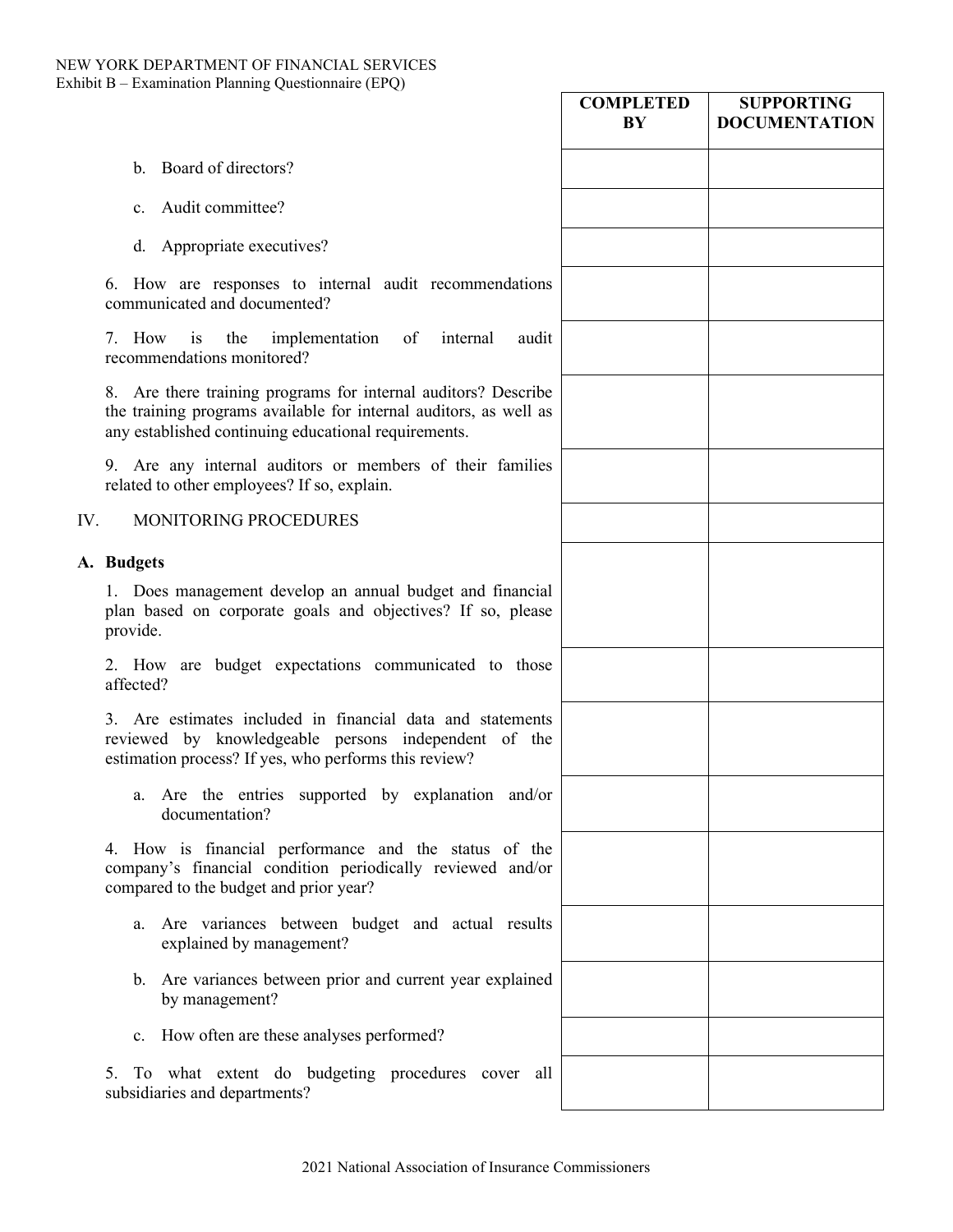|                                                                                                                                                                                                                                                                                 | <b>COMPLETED</b><br>BY | <b>SUPPORTING</b><br><b>DOCUMENTATION</b> |
|---------------------------------------------------------------------------------------------------------------------------------------------------------------------------------------------------------------------------------------------------------------------------------|------------------------|-------------------------------------------|
| <b>B. Financial Planning and Reporting</b>                                                                                                                                                                                                                                      |                        |                                           |
| 1. Provide documentation summarizing the qualifications of<br>key employees responsible for the preparation and issuance of<br>financial statements. Include names, titles, job responsibilities,<br>background and number of years in present position.                        |                        |                                           |
| 2. How and with what frequency are financial statements<br>submitted to:                                                                                                                                                                                                        |                        |                                           |
| Operating management?<br>a.                                                                                                                                                                                                                                                     |                        |                                           |
| Board of directors?<br>b.                                                                                                                                                                                                                                                       |                        |                                           |
| Audit committee?<br>$c_{\cdot}$                                                                                                                                                                                                                                                 |                        |                                           |
| <b>C.</b> Operating Analyses                                                                                                                                                                                                                                                    |                        |                                           |
| In multi-line insurance organizations, describe how reports<br>on operating results and key financial data provided by major<br>lines of business and/or subsidiary to the home office are<br>completed and how often.                                                          |                        |                                           |
| 2. Describe the principal operating analyses used (e.g., line of<br>business analyses, loss ratios, in-force and reserve amounts,<br>investment yields). Describe contents, and indicate frequency of<br>preparation. Sample analyses may be attached instead of a<br>schedule. |                        |                                           |
| D. Investments                                                                                                                                                                                                                                                                  |                        |                                           |
| 1. Provide a copy of the company's investment policy and<br>answer the following questions:                                                                                                                                                                                     |                        |                                           |
| How often is the policy reviewed and updated?<br>a.                                                                                                                                                                                                                             |                        |                                           |
| b. How is investment performance periodically reviewed<br>by management?                                                                                                                                                                                                        |                        |                                           |
| How are investment activities approved by the board of<br>$c_{\cdot}$<br>directors?                                                                                                                                                                                             |                        |                                           |
| Describe the policy regarding treatment of securities.<br>2.<br>Include whether securities are kept:                                                                                                                                                                            |                        |                                           |
| On hand.<br>a.                                                                                                                                                                                                                                                                  |                        |                                           |
| With a nondiscretionary custodian.<br>b.                                                                                                                                                                                                                                        |                        |                                           |
| With a discretionary custodian. If kept with a<br>c.<br>discretionary custodian, advise if there is an approved<br>list of investments.                                                                                                                                         |                        |                                           |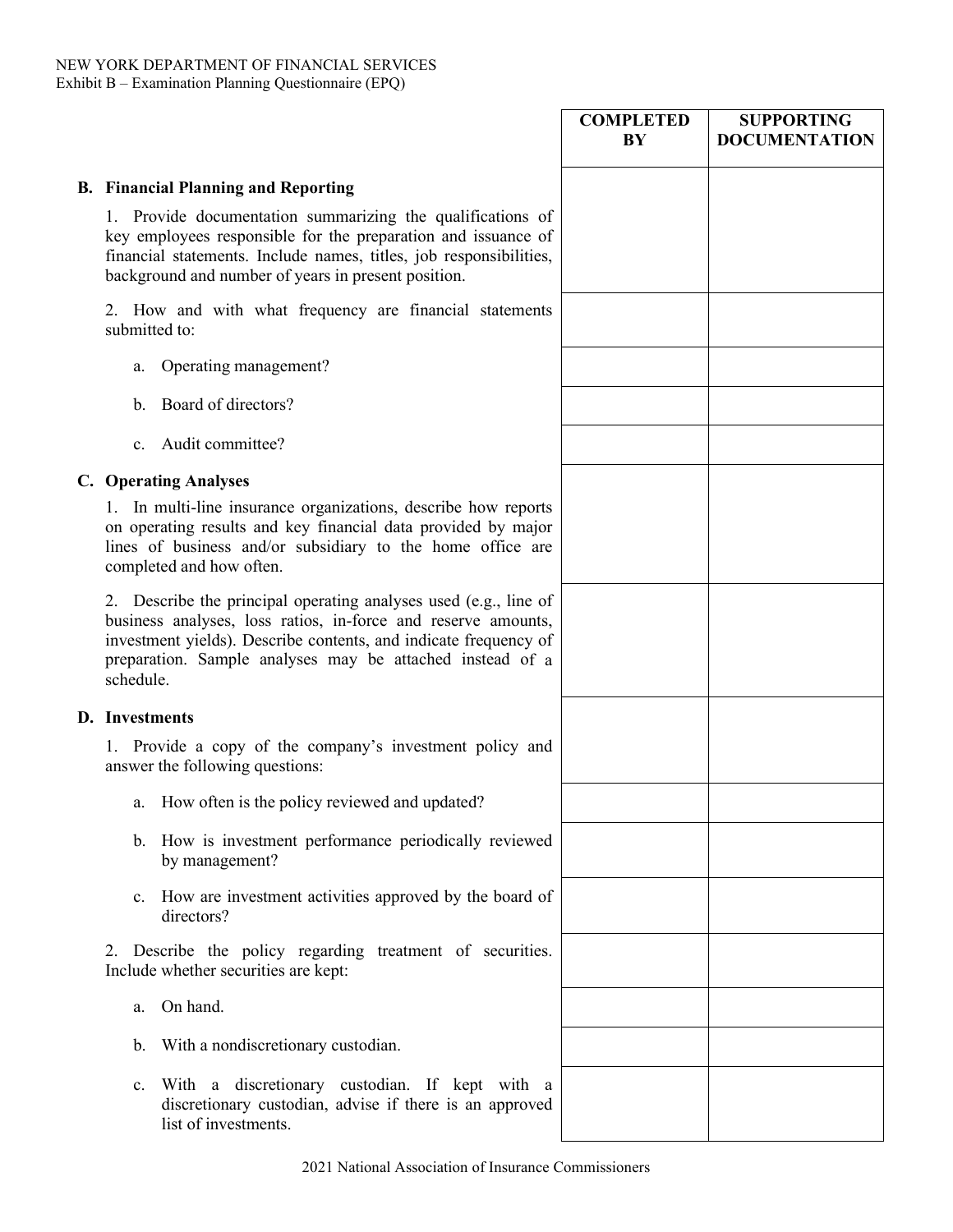|    |                                                                                                                                                                                                                                                                                                        | <b>COMPLETED</b><br>BY | <b>SUPPORTING</b><br><b>DOCUMENTATION</b> |
|----|--------------------------------------------------------------------------------------------------------------------------------------------------------------------------------------------------------------------------------------------------------------------------------------------------------|------------------------|-------------------------------------------|
|    | 3. Describe the company's exposure to the following derivative<br>risks:                                                                                                                                                                                                                               |                        |                                           |
|    | Those included on Schedule DB of the Annual<br>a.<br>Statement.                                                                                                                                                                                                                                        |                        |                                           |
|    | Those not included on Schedule DB of the Annual<br>b.<br>Statement.                                                                                                                                                                                                                                    |                        |                                           |
|    | E. Third-Party Administrators (TPAs)                                                                                                                                                                                                                                                                   |                        |                                           |
|    | 1. How are the services of TPAs used? Please provide a list of<br>all TPAs used, and answer the following:                                                                                                                                                                                             |                        |                                           |
|    | Are detail records reconciled? If yes, how and with what<br>a.<br>frequency?                                                                                                                                                                                                                           |                        |                                           |
|    | b. Are internal audits performed? If yes, how and with<br>what frequency?                                                                                                                                                                                                                              |                        |                                           |
| F. | <b>Accounting Practices</b>                                                                                                                                                                                                                                                                            |                        |                                           |
|    | To what extent are internal controls formally documented?<br>1.                                                                                                                                                                                                                                        |                        |                                           |
|    | 2. Are current-year statements prepared on the same basis (i.e.,<br>key accounting principles, actuarial and pricing assumptions) as<br>used in prior years? Explain any differences.                                                                                                                  |                        |                                           |
|    | 3. How does the company ensure that statements are prepared<br>in accordance with state statutes and regulations?                                                                                                                                                                                      |                        |                                           |
|    | G. Reinsurance                                                                                                                                                                                                                                                                                         |                        |                                           |
|    | 1. Do reinsurance agreements and material amendments<br>require formal review and approval, prior to execution, by<br>officers? Explain which officers complete this review and<br>approval. Also note whether the board of directors also reviews<br>and approves reinsurance agreements.             |                        |                                           |
|    | 2. Discuss any major changes in terms (e.g., commission,<br>percent participation, limits or retentions) or conditions of<br>contracts with significant management companies, agents or on<br>reinsurance layers. Document in detail significant specific<br>arrangements with agents, MGAs or others. |                        |                                           |
|    | H. Assumed Reinsurance                                                                                                                                                                                                                                                                                 |                        |                                           |
|    | 1. Are ceding companies required to submit appropriate<br>periodic reports on the reinsured business? Indicate the extent<br>and frequency of these reports.                                                                                                                                           |                        |                                           |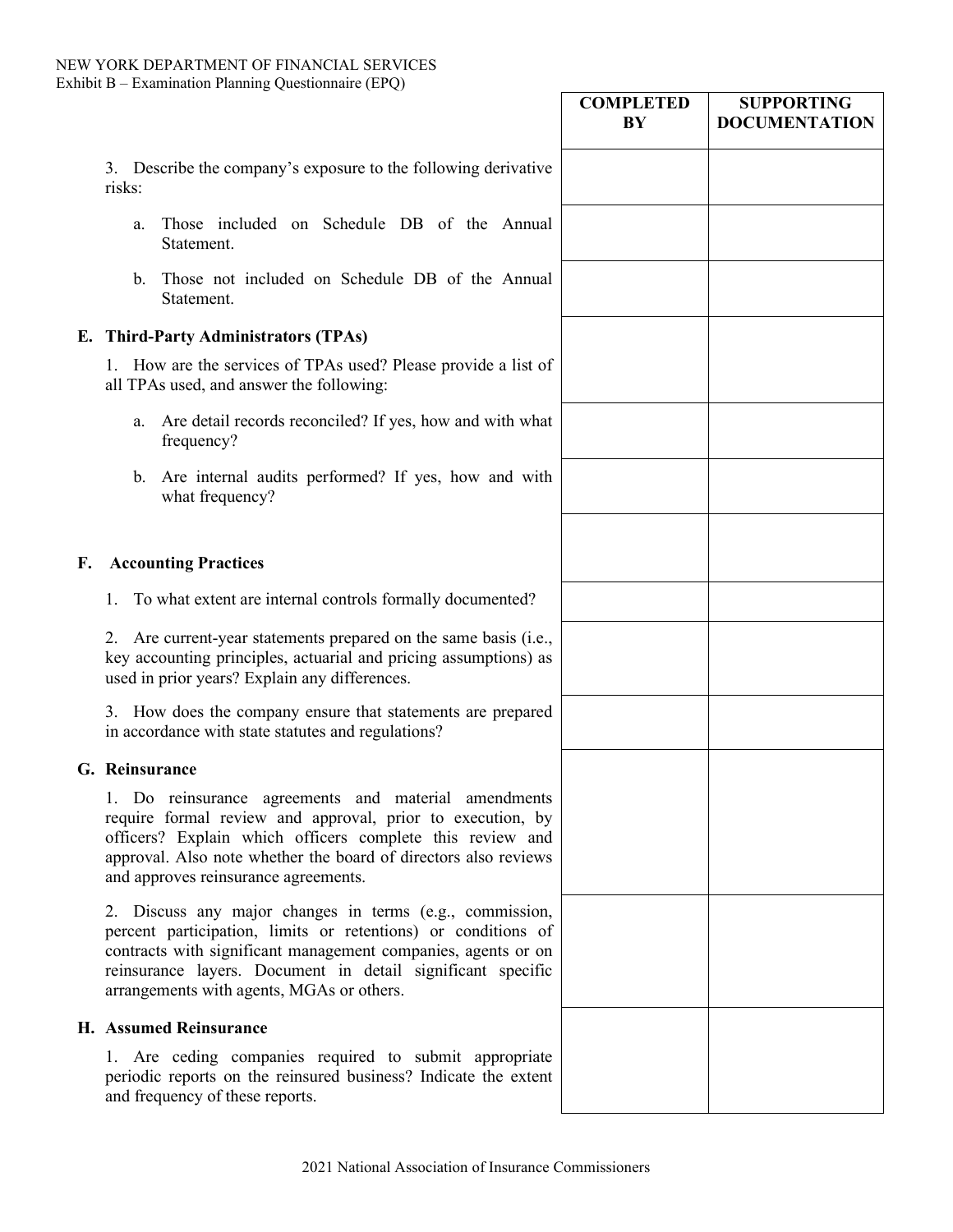**J. Liquidity**

|    |                                                                                                                                                                                                                      | <b>COMPLETED</b><br>BY | <b>SUPPORTING</b><br><b>DOCUMENTATION</b> |
|----|----------------------------------------------------------------------------------------------------------------------------------------------------------------------------------------------------------------------|------------------------|-------------------------------------------|
|    | 2. Are such periodic reports compared to projections made at<br>the date of the agreement?                                                                                                                           |                        |                                           |
|    | If yes, how are material deviations investigated?<br>a.                                                                                                                                                              |                        |                                           |
|    | To what extent does the company review or inspect ceding<br>3.<br>company records and changes therein (premiums, terminations,<br>benefits or claims)?                                                               |                        |                                           |
|    | a. Are these reviews performed as of the assumption date?                                                                                                                                                            |                        |                                           |
|    | b. Are these reviews performed periodically after the<br>assumption date? How often?                                                                                                                                 |                        |                                           |
| I. | <b>Ceded Reinsurance</b>                                                                                                                                                                                             |                        |                                           |
|    | 1. Describe how the financial stability of assuming companies<br>is reviewed to ascertain whether such companies are solvent and<br>have the ability to meet liabilities assumed under the reinsurance<br>agreement. |                        |                                           |
|    | Describe how the results of reinsurance agreements are<br>monitored to permit timely recapture of ceded premium or<br>cancellation of assumed reinsurance.                                                           |                        |                                           |
|    | 3. Who reviews and approves the decision to recapture or<br>cancel the treaties?                                                                                                                                     |                        |                                           |
|    | 4. To what extent and how often does company management<br>report on the reinsurance plan and communicate an evaluation of<br>the plan's effectiveness to the board of directors?                                    |                        |                                           |
|    | J. Liquidity                                                                                                                                                                                                         |                        |                                           |
|    | The purpose of this section is to gather information on an<br>insurer's stress liquidity exposures and financial flexibility for<br>coping with both expected and unexpected cash demands.                           |                        |                                           |
| 1. | Does the company have a formal written liquidity plan?                                                                                                                                                               |                        |                                           |
|    | If yes, provide an overview, particularly as it relates to<br>a.<br>coping with stress conditions.                                                                                                                   |                        |                                           |
|    | b. If not, explain why a written liquidity plan is not<br>necessary, and describe the company's liquidity policy,<br>particularly as it relates to coping with stress conditions.                                    |                        |                                           |
|    | What liquidity stress testing is performed? How often is<br>$\mathbf{c}$ .<br>such testing performed, and what are the most recent<br>results?                                                                       |                        |                                           |
|    | d. Describe how the company would respond to an                                                                                                                                                                      |                        |                                           |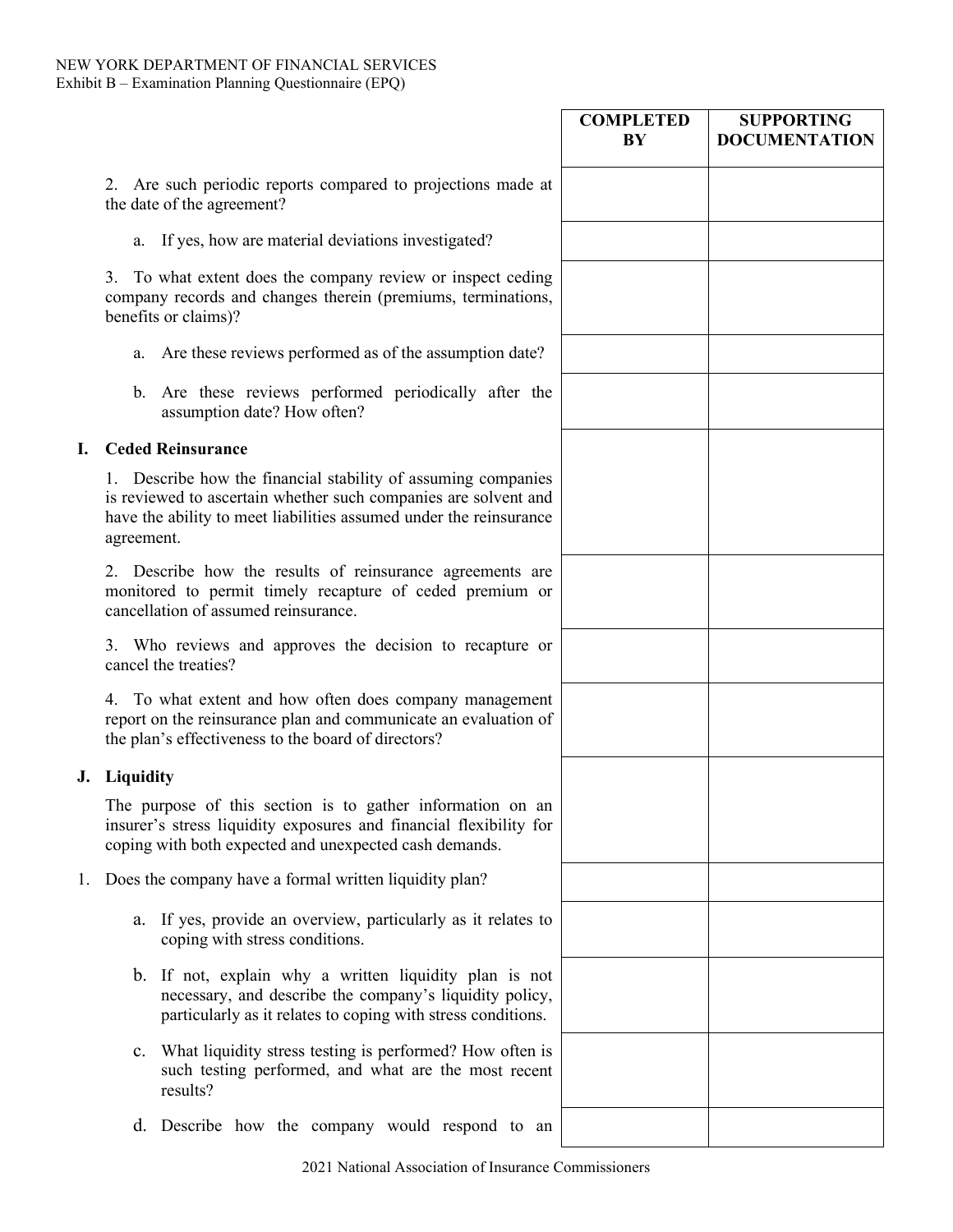|    |    |                                                                                                                                                                                                                                                                                                                                                                                               | <b>COMPLETED</b><br>BY | <b>SUPPORTING</b><br><b>DOCUMENTATION</b> |
|----|----|-----------------------------------------------------------------------------------------------------------------------------------------------------------------------------------------------------------------------------------------------------------------------------------------------------------------------------------------------------------------------------------------------|------------------------|-------------------------------------------|
|    |    | immediate and material cash demand, such as one that<br>could be triggered by a rating agency downgrade.                                                                                                                                                                                                                                                                                      |                        |                                           |
|    | e. | Describe means of raising cash other than disinvestment,<br>such as lines of credit and issuing commercial paper.<br>What restrictions, covenants, etc., limit the company's<br>ability to use these means? State the reasons why any<br>such lines of credit are expected to be reliable, e.g., by<br>describing the terms and conditions under which they<br>may be canceled by the lender. |                        |                                           |
|    | f. | Describe any changes the company has implemented<br>during the course of the most recent year to address<br>stress liquidity (e.g., due to economic changes, changes<br>in product mix or design, etc.).                                                                                                                                                                                      |                        |                                           |
| 2. |    | With respect to reinsurance agreements, ceded or assumed:                                                                                                                                                                                                                                                                                                                                     |                        |                                           |
|    | a. | Describe and quantify all reinsurance arrangements that<br>have potential material impact on the company's<br>liquidity exposure. A definition of materiality should be<br>included in your response.                                                                                                                                                                                         |                        |                                           |
|    |    | b. Describe and quantify all reinsurance arrangements that<br>include rating downgrade "put" provisions.                                                                                                                                                                                                                                                                                      |                        |                                           |
|    |    | 3. Does the company hold assets or engage in investment activities<br>that could result in liquidity risks that are not readily apparent<br>through a review of financial reporting schedules? If so, please<br>describe in detail, including the extent that such assets are relied<br>upon to support demand liabilities.                                                                   |                        |                                           |
|    |    | 4. For the following questions, "large cash demand" is defined as<br>equal to or greater than 10% of company surplus, and<br>"institutional cash demand" is defined as cash value products of<br>at least \$10 million, under common control or ownership, for<br>which the decision to access the cash is in a single person/entity.                                                         |                        |                                           |
|    | a. | Can the total of the company's potential large and<br>institutional cash demands, if any, have a material<br>impact on the company's cash position? (Treasuries are<br>considered cash for this purpose.) A definition of<br>materiality should be included in your response.                                                                                                                 |                        |                                           |
|    |    | b. What impact can the potential capital losses from these<br>demands have on the company's capital and surplus?                                                                                                                                                                                                                                                                              |                        |                                           |
| 5. |    | Are any of the company's assets pledged or encumbered for<br>purposes other than to directly support its insurance liabilities<br>(e.g., FHLB loans, etc.)?                                                                                                                                                                                                                                   |                        |                                           |
|    |    | 6. If yes, then please explain and also provide the amount of such                                                                                                                                                                                                                                                                                                                            |                        |                                           |
|    |    |                                                                                                                                                                                                                                                                                                                                                                                               |                        |                                           |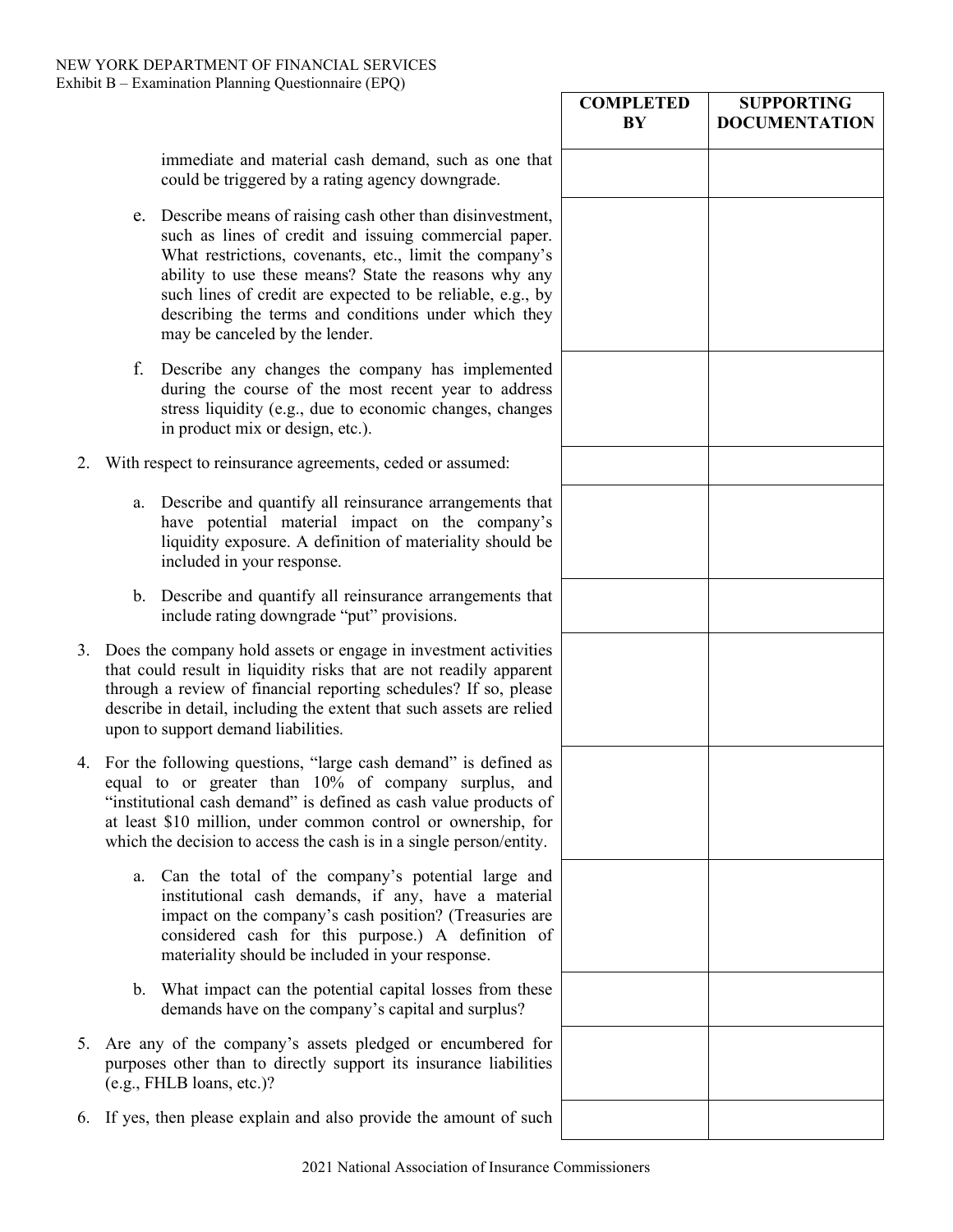|    |                                                                                                                                                                                                                                                   | <b>COMPLETED</b><br>BY | <b>SUPPORTING</b><br><b>DOCUMENTATION</b> |
|----|---------------------------------------------------------------------------------------------------------------------------------------------------------------------------------------------------------------------------------------------------|------------------------|-------------------------------------------|
|    | assets.                                                                                                                                                                                                                                           |                        |                                           |
|    | To what extent would such assets impair the company's<br>a.<br>financial flexibility in a stress liquidity scenario?                                                                                                                              |                        |                                           |
|    | b. Describe all potential cash demands at the holding<br>company level that can have a negative impact on the<br>company's liquidity position.                                                                                                    |                        |                                           |
| V. | LEGAL AND REGULATORY REQUIREMENTS                                                                                                                                                                                                                 |                        |                                           |
| 1. | Describe the procedures to ensure that management is informed<br>of changes in laws.                                                                                                                                                              |                        |                                           |
| 2. | Are the following specific areas of company activities regularly<br>reviewed for compliance with regulatory requirements? If yes,<br>how often? Describe the documentation procedures and indicate<br>who is responsible for:                     |                        |                                           |
|    | Capital requirements and dividend restrictions.<br>a.                                                                                                                                                                                             |                        |                                           |
|    | Transactions with employees, directors and officers.<br>b.                                                                                                                                                                                        |                        |                                           |
|    | Permitted ratios of categories of qualified investments to<br>c.<br>statutory capital and/or surplus.                                                                                                                                             |                        |                                           |
|    | Prohibitions or restrictions as to particular kinds of<br>d.<br>investments.                                                                                                                                                                      |                        |                                           |
|    | Prescribed loan-to-value ratios for mortgage loans and<br>e.<br>similar credit-type investments.                                                                                                                                                  |                        |                                           |
|    | Policy form approval.<br>f.                                                                                                                                                                                                                       |                        |                                           |
|    | Treatment of policyholders in benefit settlement matters.<br>g.                                                                                                                                                                                   |                        |                                           |
|    | Disposal of real estate acquired by foreclosure.<br>h.                                                                                                                                                                                            |                        |                                           |
|    | Permitted non-insurance activities.<br>1.                                                                                                                                                                                                         |                        |                                           |
|    | Foreign operations.<br>1.                                                                                                                                                                                                                         |                        |                                           |
|    | Reporting.<br>k.                                                                                                                                                                                                                                  |                        |                                           |
|    | Others not already discussed above.                                                                                                                                                                                                               |                        |                                           |
| 3. | Describe any government restrictions or regulatory requirements<br>that pertain specifically to the company, including any permitted<br>practices.                                                                                                |                        |                                           |
| 4. | Provide copies of any limited scope examinations and audits by<br>regulatory or other government agencies. Discuss any IRS<br>deficiency<br>revenue<br>agents'<br>reports,<br>assessments<br>and<br>developments in IRS examinations in progress. |                        |                                           |
| 5. | Has the company complied with all debt covenants and other<br>agreements?                                                                                                                                                                         |                        |                                           |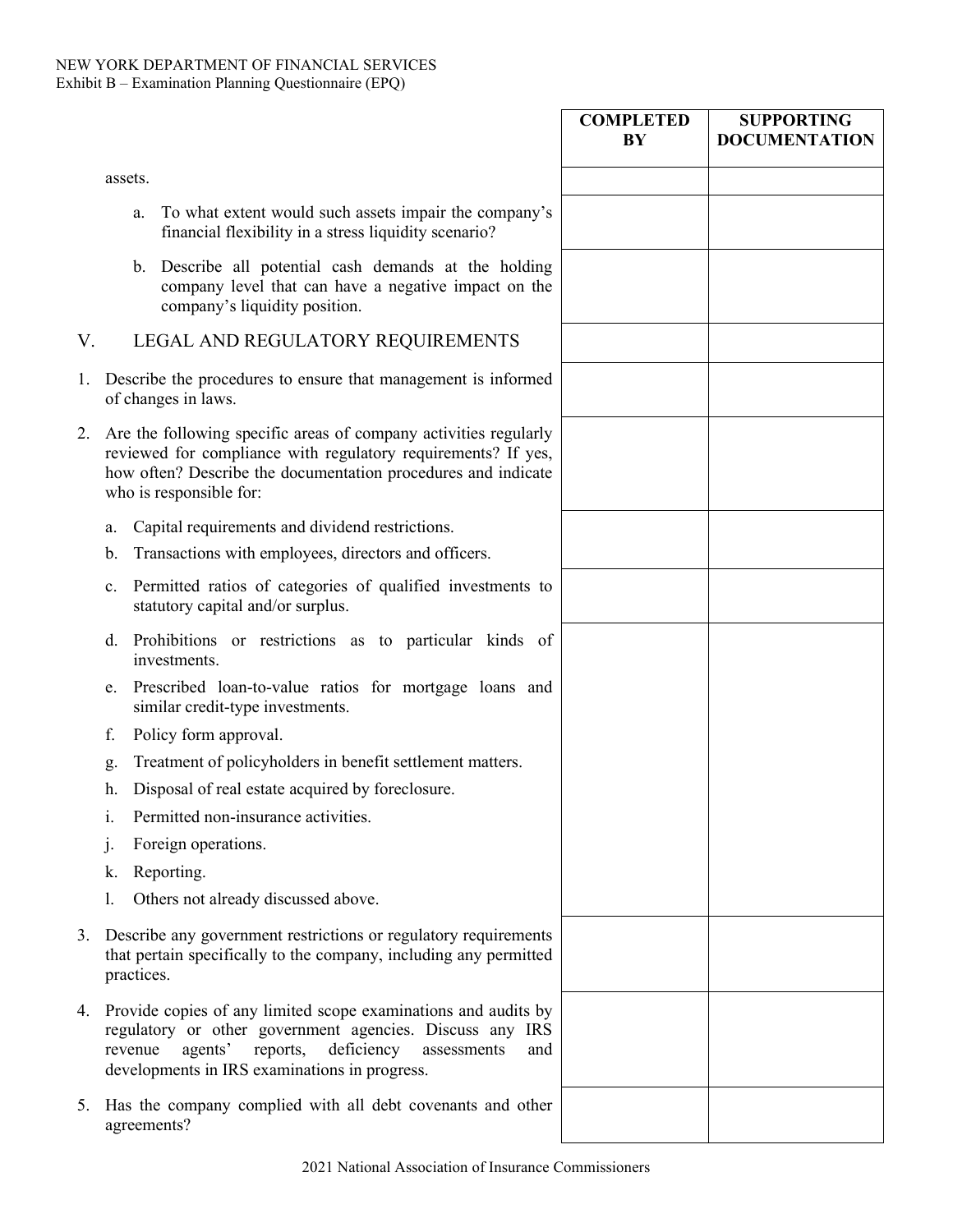|    |                                                                                                                                                                                                                                | <b>COMPLETED</b><br>BY | <b>SUPPORTING</b><br><b>DOCUMENTATION</b> |
|----|--------------------------------------------------------------------------------------------------------------------------------------------------------------------------------------------------------------------------------|------------------------|-------------------------------------------|
|    | 6. Describe whether there are any material contingent liabilities or<br>commitments.                                                                                                                                           |                        |                                           |
|    | VI. CODE OF CONDUCT                                                                                                                                                                                                            |                        |                                           |
|    | 1. Does the company have an established code of conduct? If so,<br>provide a copy and advise what the code of conduct addresses<br>and who receives it.                                                                        |                        |                                           |
|    | 2. Does the company distribute the code of conduct and confirm<br>that employees receive and understand the code and other<br>policies? If so, please describe this process.                                                   |                        |                                           |
|    | 3. Does the company have a process for updating policies and<br>procedures? If so, please describe this process.                                                                                                               |                        |                                           |
|    | 4. Can any requirements established by the code of conduct and<br>other policies be waived or overridden? If so, please describe<br>this process.                                                                              |                        |                                           |
|    | 5. Under the code of conduct, can employees, agents and other<br>stakeholders raise issues regarding compliance and ethics-related<br>matters? If so, please describe this process.                                            |                        |                                           |
|    | 6. Does the code of conduct have an established procedure to<br>address compliance and ethics issues that arise? If so, please<br>describe this process and how the company scrutinizes the<br>source of compliance failures.  |                        |                                           |
| 7. | Does the code of conduct provide guidance to take action against<br>violators of the code? If so, please describe how consistently this<br>has been applied or whether other provisions are in place to<br>address this issue. |                        |                                           |
|    | 8. Is there a process for determining which issues are escalated to<br>the board and for informing the board when issues are resolved?<br>If so, please describe this process.                                                 |                        |                                           |
| 9. | Are there ongoing processes in place to monitor the<br>effectiveness of the compliance and ethics program? If so, please<br>describe.                                                                                          |                        |                                           |
|    | 10. Does the organization engage an external law firm or consultant<br>to audit compliance and ethics program elements? If so, please<br>list the firm or consultant.                                                          |                        |                                           |